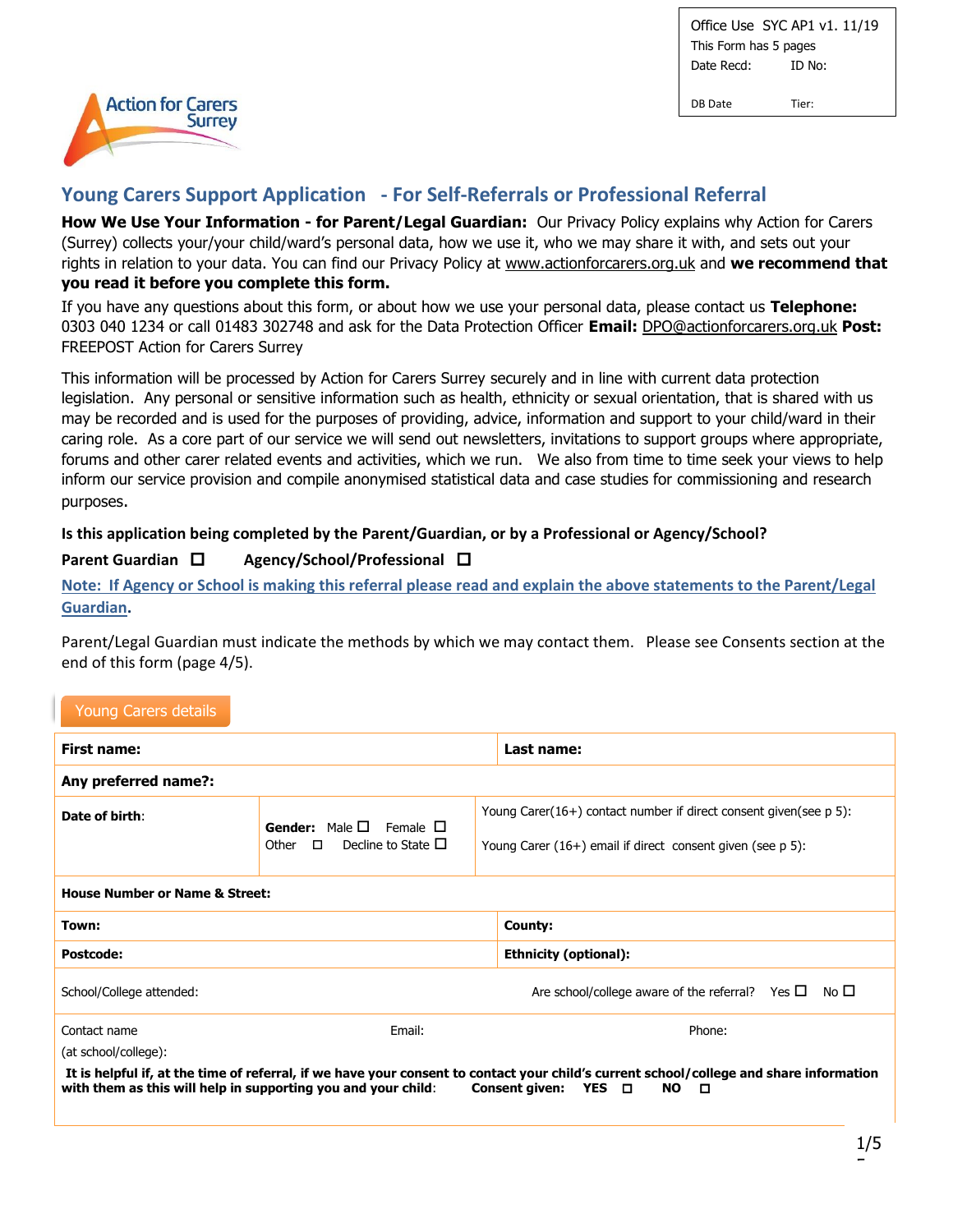| If the young person has their own disability, illness or behavioural support needs, that you would like us to know about, please state below:                                                                                                   |                                                                |  |
|-------------------------------------------------------------------------------------------------------------------------------------------------------------------------------------------------------------------------------------------------|----------------------------------------------------------------|--|
| Are there any specific communication needs or religious or cultural considerations you would like us to know about?                                                                                                                             |                                                                |  |
| Parent/Guardian details                                                                                                                                                                                                                         |                                                                |  |
| Name:                                                                                                                                                                                                                                           |                                                                |  |
| Which methods of contact may we use to follow up this application? Please indicate all that apply.<br>(Wherever possible please provide a telephone or mobile number as this enables us to call you to make our initial contact and assessment) |                                                                |  |
| Telephone No: (if consent given)                                                                                                                                                                                                                | Preferred time to contact:<br>$PM \Box$ Anytime $\Box$<br>AM □ |  |
| Mobile No: ((if consent given)                                                                                                                                                                                                                  |                                                                |  |
| Email: (if consent given)                                                                                                                                                                                                                       |                                                                |  |
| Main language spoken at home: (Optional but this helps us in supporting your child/ward)                                                                                                                                                        |                                                                |  |
| <b>Armed Forces</b>                                                                                                                                                                                                                             |                                                                |  |
| Is anyone in the family currently serving in the armed forces or is a veteran? Yes $\Box$<br>$\Box$<br>No.                                                                                                                                      |                                                                |  |

| Cared-For person details                                                                                           |                                                                   |                              |                                                                                     |                      |
|--------------------------------------------------------------------------------------------------------------------|-------------------------------------------------------------------|------------------------------|-------------------------------------------------------------------------------------|----------------------|
|                                                                                                                    | Year of Birth/Age<br>Range<br>(U18/18-24/25-64/<br>$65 - 84/85+)$ |                              | Nature of illness/disability/mental health<br>condition/substance misuse:           | Formal diagnosis?    |
| Cared For 1                                                                                                        |                                                                   |                              |                                                                                     | Yes $\Box$ No $\Box$ |
| Cared For 2                                                                                                        |                                                                   |                              |                                                                                     | Yes $\Box$ No $\Box$ |
| Cared for 3                                                                                                        |                                                                   |                              |                                                                                     | Yes $\Box$ No $\Box$ |
|                                                                                                                    |                                                                   |                              |                                                                                     |                      |
| <b>Other Members of the Family/Household:</b>                                                                      |                                                                   |                              |                                                                                     |                      |
|                                                                                                                    |                                                                   |                              | This is optional but it can help us if we know the make up of the family household: |                      |
|                                                                                                                    |                                                                   |                              | Relationship to Young Carer (e.g.Grandmother, Grandfather, Sister, Brother, etc.)   |                      |
| Household Member 1                                                                                                 |                                                                   |                              |                                                                                     |                      |
| Household Member 2                                                                                                 |                                                                   |                              |                                                                                     |                      |
| Household Member 3                                                                                                 |                                                                   |                              |                                                                                     |                      |
| Household Member 4                                                                                                 |                                                                   |                              |                                                                                     |                      |
|                                                                                                                    |                                                                   |                              |                                                                                     |                      |
| Additional Safety Information - for staff visiting a family at home:                                               |                                                                   |                              |                                                                                     |                      |
| Does anyone in the home show dangerous behavior/known to be<br>aggressive or violent?<br>Yes $\Box$<br>$No$ $\Box$ |                                                                   | If YES, please give details: |                                                                                     |                      |

Anything else? Dogs, remote locality etc.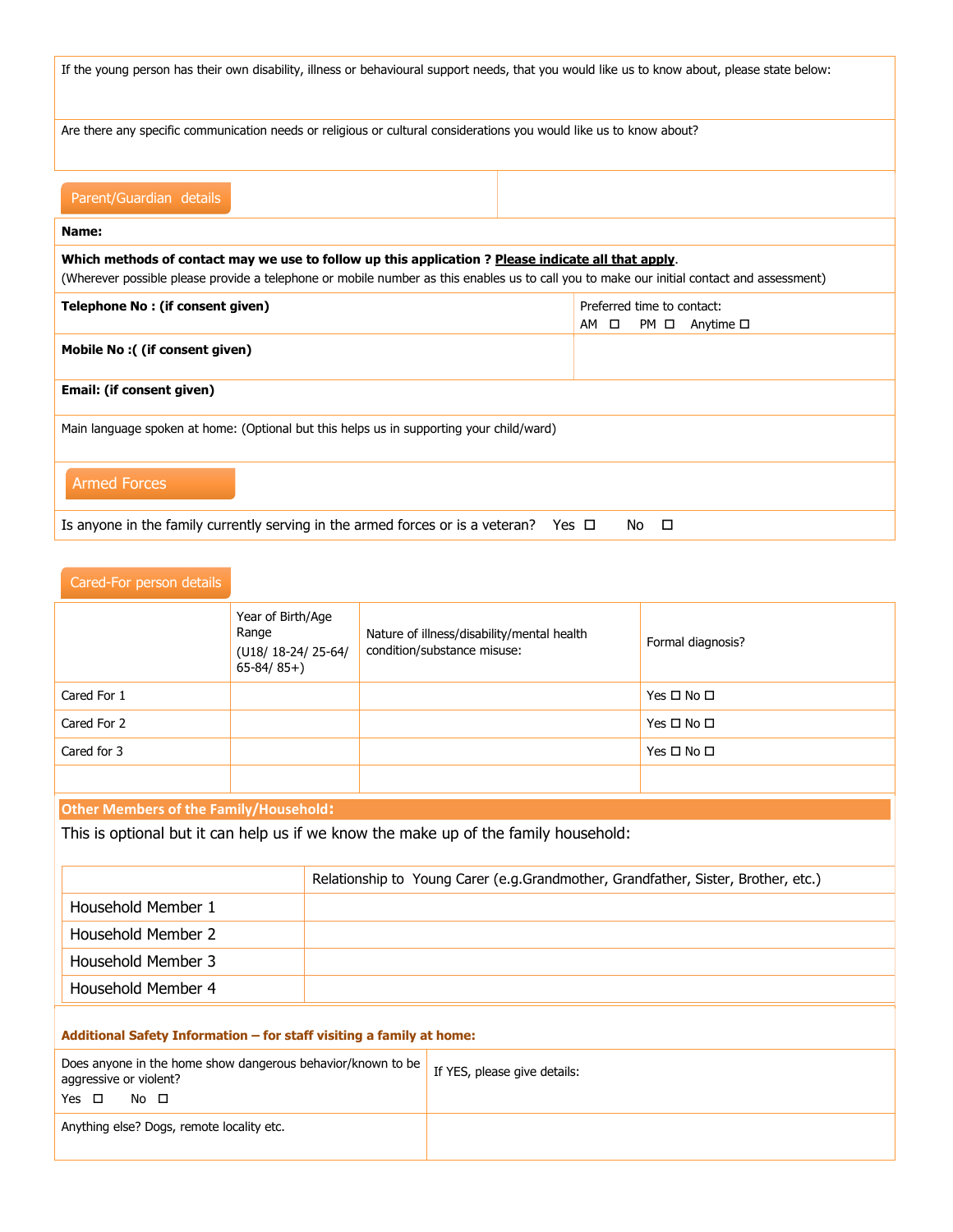Is the young person supported by a Child Protection Plan, Child In Need Plan or Team Around The Family? If YES, please given details of social worker or lead professional:

2/5

Address: Email: Email: Email: Email: Email: Email: Email: Email: Email: Email: Email: Email: Email: Email: Email: Email: Email: Email: Email: Email: Email: Email: Email: Email: Email: Email: Email: Email: Email: Email: Ema

Please list any known voluntary or statutory service involvement with the family:

Name: Contact number:

## Please select your views of the caring role/situation

#### **Emotional and physical health:**

Sole young carer providing regular emotional and/or physical care for parent/guardian.

Provides regular emotional or physical care for siblings or older relatives, such as a grandparent

With parental guidance provides care for siblings or older relatives, such as a grandparent

#### **Education and learning:**

At risk of/or not in education, employment or training due to caring role (NEET)

Not reaching educational potential due to caring role

Education or learning needs being met by school/college

#### **Identity:**

Is subject to cyber/bullying and harassment from peers due to caring role

May experience some bullying relating to their caring role

May have experienced some bullying in the past due to their caring role

#### **Family and social relationships:**

No support from family or friends around their caring responsibilities

Some support from family or friends around their caring responsibilities

Good support from family or friends around their caring responsibilities

#### **Self-care skills:**

Is required to provide care for self, cared for and/or sibling beyond their age ability

On occasion required to provide care for self, cared for and/or sibling beyond their age ability Not required to provide care for self, cared for and/or sibling beyond their age ability

#### **Parent/carer factors:**

End of life illness diagnosed within the family

Long term physical/mental ill health/disability or substance/alcohol misuse

Low level physical/mental ill health/disability or substance/alcohol misuse

#### **Emotional warmth and stability:**

Young person's development is impaired due to inconsistent parenting as a result of disability or illness

Young person's development is not significantly impaired due to inconsistent parenting as a result of disability or illness

Consistent parenting and young person's development is not impaired

#### **Family's social integration:**

Family are excluded from school, peer groups and community activities due to illness or disability

Family experience some social exclusion issues due to illness or disability

Family have the ability for social integration within school, peer groups and community activities

**Housing, employment and finance:**

Serious debts and poverty impacting on ability to care for child as a result of ill health and loss of income

Family is affected by low income or employment that does not meet their basic needs

Housing and income sufficient to meet basic needs of family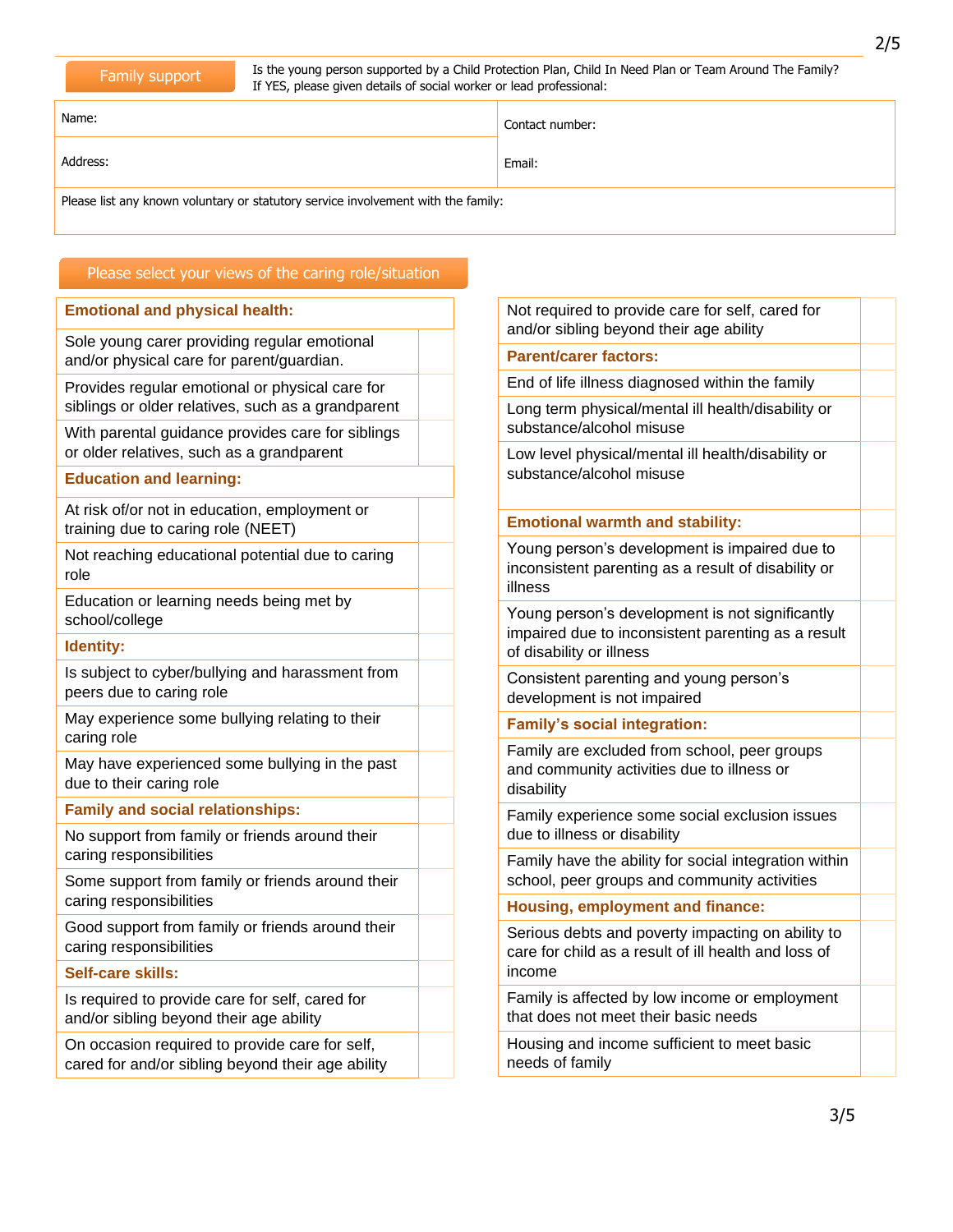| <b>Nature of Caring Role</b> | Examples                                                                         | Tick all that apply |
|------------------------------|----------------------------------------------------------------------------------|---------------------|
| Physical                     | Cleaning, cooking, washing, paying bills, collecting medication, carrying things |                     |
| Practical                    | Washing, medications, dressing                                                   |                     |
| Emotional                    | Listening, comforting                                                            |                     |
| Parenting siblings           | Helping siblings to get dressed, making them dinner, helping with homework       |                     |

| <b>GP Surgery:</b>                                                                |           |  |  |
|-----------------------------------------------------------------------------------|-----------|--|--|
| Please provide details of the GP surgery that the young Carer is registered with: |           |  |  |
| <b>GP Practice/Surgery Name:</b>                                                  |           |  |  |
| Is the young carer registered as a carer with the GP?                             | Yes □ No□ |  |  |

| <b>Additional Comments:</b> | Please provide any other relevant information that may help us to support the young<br>carer: 'how would the young carer/ benefit from our support, what do they need?' |
|-----------------------------|-------------------------------------------------------------------------------------------------------------------------------------------------------------------------|
|                             |                                                                                                                                                                         |
|                             |                                                                                                                                                                         |
|                             |                                                                                                                                                                         |

## **CONSENTS**

#### **1. Agency or School to complete this section**:

**Where possible please ask the parent guardian to complete Section 2**. If this is not possible, you must still ensure that you have gained their consent to make the referral to us and explained how Action for Carers Surrey will use their data. Please complete the boxes below:

| Name:                                                                                                                                                                                                                                                                                                                             |         | Role/Title |  |
|-----------------------------------------------------------------------------------------------------------------------------------------------------------------------------------------------------------------------------------------------------------------------------------------------------------------------------------|---------|------------|--|
| Contact Number:                                                                                                                                                                                                                                                                                                                   |         |            |  |
| <b>Agency/Organisation:</b>                                                                                                                                                                                                                                                                                                       |         |            |  |
| Town:                                                                                                                                                                                                                                                                                                                             | County: | Postcode:  |  |
| Email:                                                                                                                                                                                                                                                                                                                            |         |            |  |
| Consent:<br>I confirm that I have explained the privacy and use of information statements at the top of this form to the parent/legal guardian<br>and that I have gained their consents as stated, and for Action for Carers Surrey to process and store the information contained on<br>this form. Please tick to confirm $\Box$ |         |            |  |
| Has the parent/guardian consented to Action for Carers Surrey sharing information with the school/college? Please tick to confirm $\Box$                                                                                                                                                                                          |         |            |  |
| <b>Signature</b>                                                                                                                                                                                                                                                                                                                  |         | Date:      |  |

**Note for School/Agency: If returning form by email this should be from your agency or school email address**.